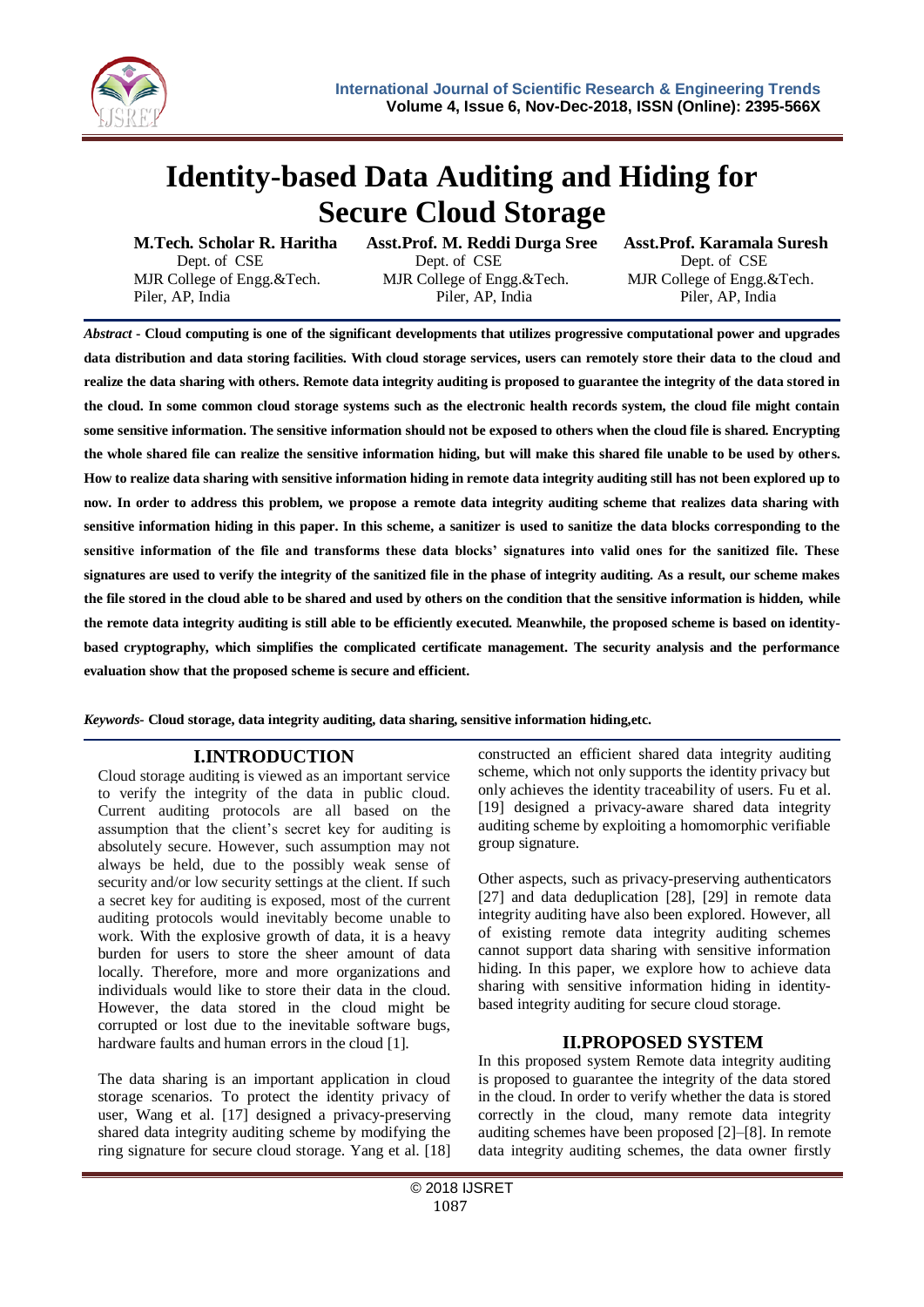

needs to generate signatures for data blocks before uploading them to the cloud. These signatures are used to prove the cloud truly possesses these data blocks in the phase of integrity auditing.

And then the data owner uploads these data blocks along with their corresponding signatures to the cloud. The data stored in the cloud is often shared across multiple users in many cloud storage applications, such as Google Drive, Dropbox and iCloud. Data sharing as one of the most common features in cloud storage, allows a number of users to share their data with others. However, these shared data stored in the cloud might contain some sensitive information.

For instance, the Electronic Health Records (EHRs) [9] stored and shared in the cloud usually contain patients' sensitive information (patient's name, telephone number and ID number, etc.) and the hospital's sensitive information (hospital's name, etc.). If these EHRs are directly uploaded to the cloud to be shared for research purposes, the sensitive information of patient and hospital will be inevitably exposed to the cloud and the researchers.

Besides, the integrity of the EHRs needs to be guaranteed due to the existence of human errors and software/hardware failures in the cloud. Therefore, it is important to accomplish remote data integrity auditing on the condition that the sensitive information of shared data is protected.



Fig. 1. Example of EHRs.

In this paper, we focus on this new aspect of cloud storage auditing. We investigate how to reduce the damage of the client's key exposure in cloud storage auditing, and give the first practical solution for this new problem setting. We formalize the definition and the security model of auditing protocol with key-exposure resilience and propose such a protocol. In our design, we employ the binary tree structure and the pre order traversal technique to update the secret keys for the client. We also develop a novel authenticator construction to support the forward security and the property of block less verifiability. The security proof and the performance analysis show that our proposed protocol is secure and efficient.

#### **III.CONCLUSION**

In this paper, we proposed an identity-based data integrity auditing scheme for secure cloud storage, which supports data sharing with sensitive information hiding. In our scheme, the file stored in the cloud can be shared and used by others on the condition that the sensitive information of the file is protected. Besides, the remote data integrity auditing is still able to be efficiently executed. The security proof and the experimental analysis demonstrate that the proposed scheme achieves desirable security and efficiency.

#### **REFERENCES**

- [1]. K. Ren, C. Wang, and Q. Wang, "Security challenges for the public cloud," IEEE Internet Comput., vol. 16, no. 1, pp. 69–73, Jan. 2012.
- [2]. G. Ateniese et al., "Provable data possession at untrusted stores," in Proc. 14th ACM Conf. Comput. Commun. Secur., 2007, pp. 598–609.
- [3]. A. Juels and B. S. Kaliski, Jr., "Pors: Proofs of retrievability for large files," in Proc. 14th ACM Conf. Comput. Commun. Secur., 2007, pp. 584–597.
- [4]. H. Shacham and B. Waters, "Compact proofs of retrievability," J. Cryptol., vol. 26, no. 3, pp. 442– 483, Jul. 2013.
- [5]. C. Wang, S. S. M. Chow, Q. Wang, K. Ren, and W. Lou, "Privacypreserving public auditing for secure cloud storage," IEEE Trans. Comput., vol. 62, no. 2, pp. 362–375, Feb. 2013.
- [6]. [6] S. G. Worku, C. Xu, J. Zhao, and X. He, "Secure and efficient privacy preserving public auditing scheme for cloud storage.  **Author's Profile**



**R. Haritha** Pursuing M.Tech at MJR College of Engineering & Technology, Department of CSE, Piler, Chittoor Dist.,



**M. Reddi Durga Sree** Working as a Assistant Professor in MJR College of engineering &

© 2018 IJSRE 1088